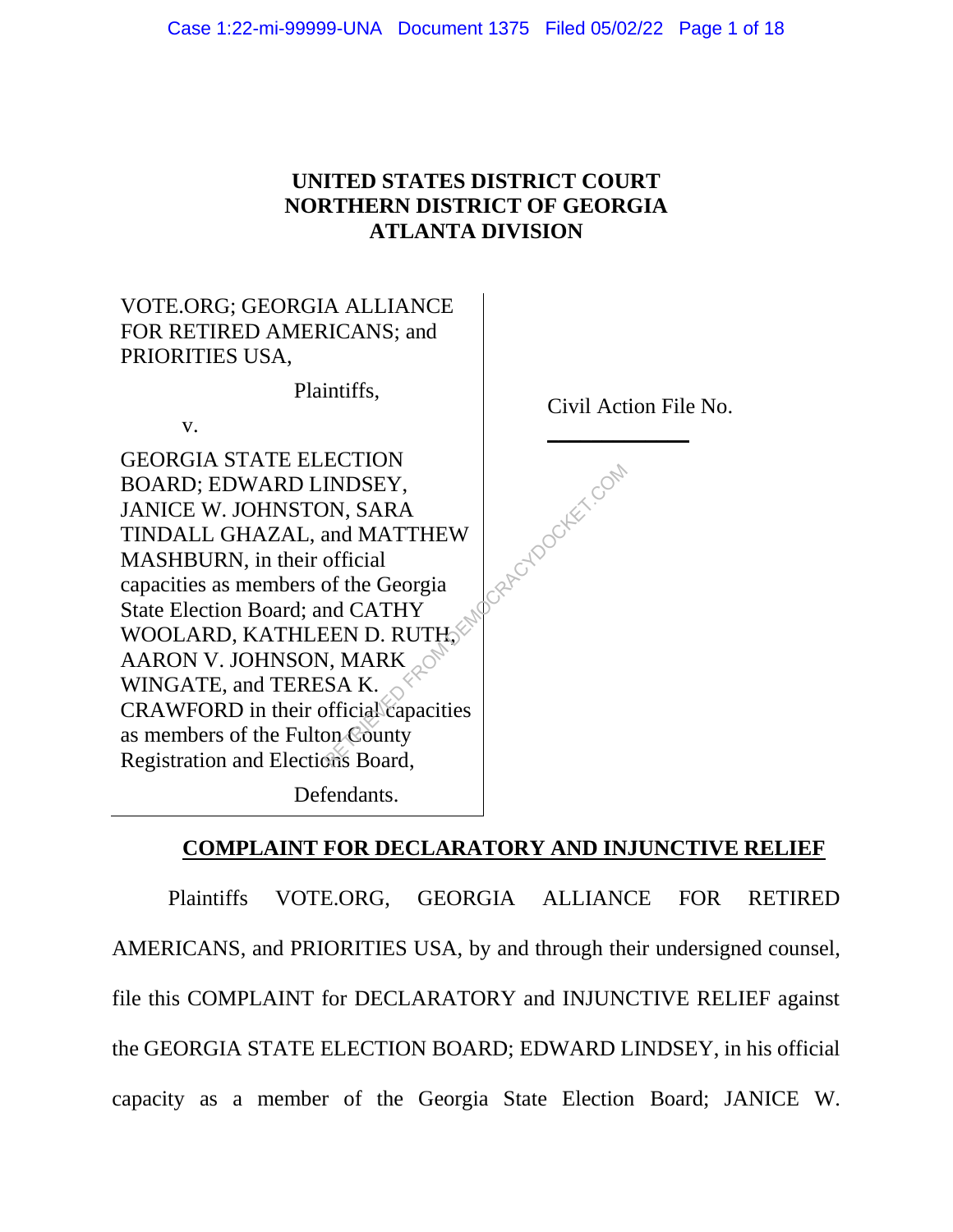JOHNSTON, in her official capacity as a member of the Georgia State Election Board; SARA TINDALL GHAZAL, in her official capacity as a member of the Georgia State Election Board; MATTHEW MASHBURN, in his official capacity as a member of the Georgia State Election Board; CATHY WOOLARD, in her official capacity as a member of the Fulton County Registration and Elections Board; KATHLEEN D. RUTH, in her official capacity as a member of the Fulton County Registration and Elections Board; AARON V. JOHNSON, in his official capacity as a member of the Fulton County Registration and Elections Board; MARK WINGATE, in his official capacity as a member of the Fulton County Registration and Elections Board; and TERESA K. CRAWFORD, in her official capacity as a member of the Fulton County Registration and Elections Board and alleges as follows: The Board; AARON V. JOHNSON<br>
ulton County Registration and El<br>
ial capacity as a member of the Ful<br>
d TERESA K. CRAWFORD, in h<br>
County Registration and Election

#### **NATURE OF THE CASE**

1. The question posed by this lawsuit is simple: can the State of Georgia use arcane rules and administrative traps to deny absentee ballots to eligible voters? Federal law makes clear that the State may not: Section 101 of the Civil Rights Act prohibits election officials from denying any individual the right to vote "because of an error or omission on any record or paper relating to any application" if the error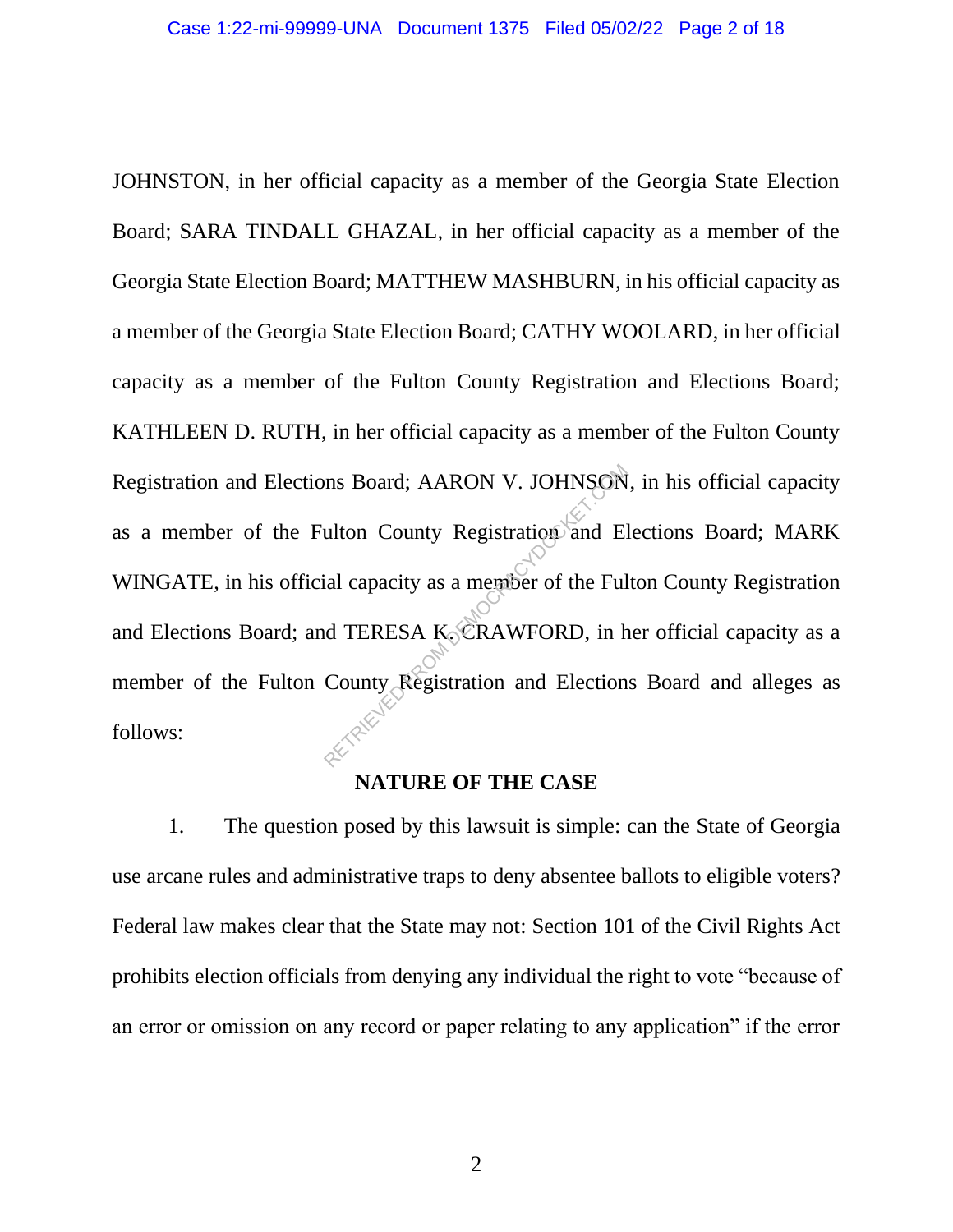or omission is immaterial in determining whether the individual is qualified to vote. 52 U.S.C. § 10101(a)(2)(B).

2. Yet, in Georgia, an individual's application for an absentee ballot can be rejected simply because they used the wrong writing instrument. Georgia law dictates that all absentee ballot applications must be signed with "pen and ink" (the "Pen and Ink Rule")—a requirement inserted without explanation into a haystack of voter suppression measures passed by the state legislature in response to record turnout in the 2020 general election and subsequent runoffs. S.B. 202,  $\S$  25, 156<sup>th</sup> Gen. Assemb., Reg. Sess. (Ga. 2021 Act 9) ("SB 202") (amending O.C.G.A. § 21-  $2-381(a)(1)(C)(i)$ . The state legislature and subsequent runof<br>
S. (Ga. 2021 Act 9) (SSB 202") (and<br>
ated rule is irreconcilable with the<br>
inate the use of signatures as a mea

3. This antiquated rule is irreconcilable with the legislature's suggestion that SB 202 would eliminate the use of signatures as a means of verifying absentee voters in Georgia's elections. Representative Barry Fleming, one of the key sponsors of SB 202, criticized the signature matching processes as "subjective." Hearing on SB 202; Spec. Comm. on Election Integrity, Feb. 18, 2021 (Ga. Leg.). During hearings on the bill, Representative Alan Powell stated that signatures caused "numerous problems" in the 2020 election. Hearing on SB 202; Spec. Comm. on Election Integrity, Feb. 19, 2021 (Ga. Leg.).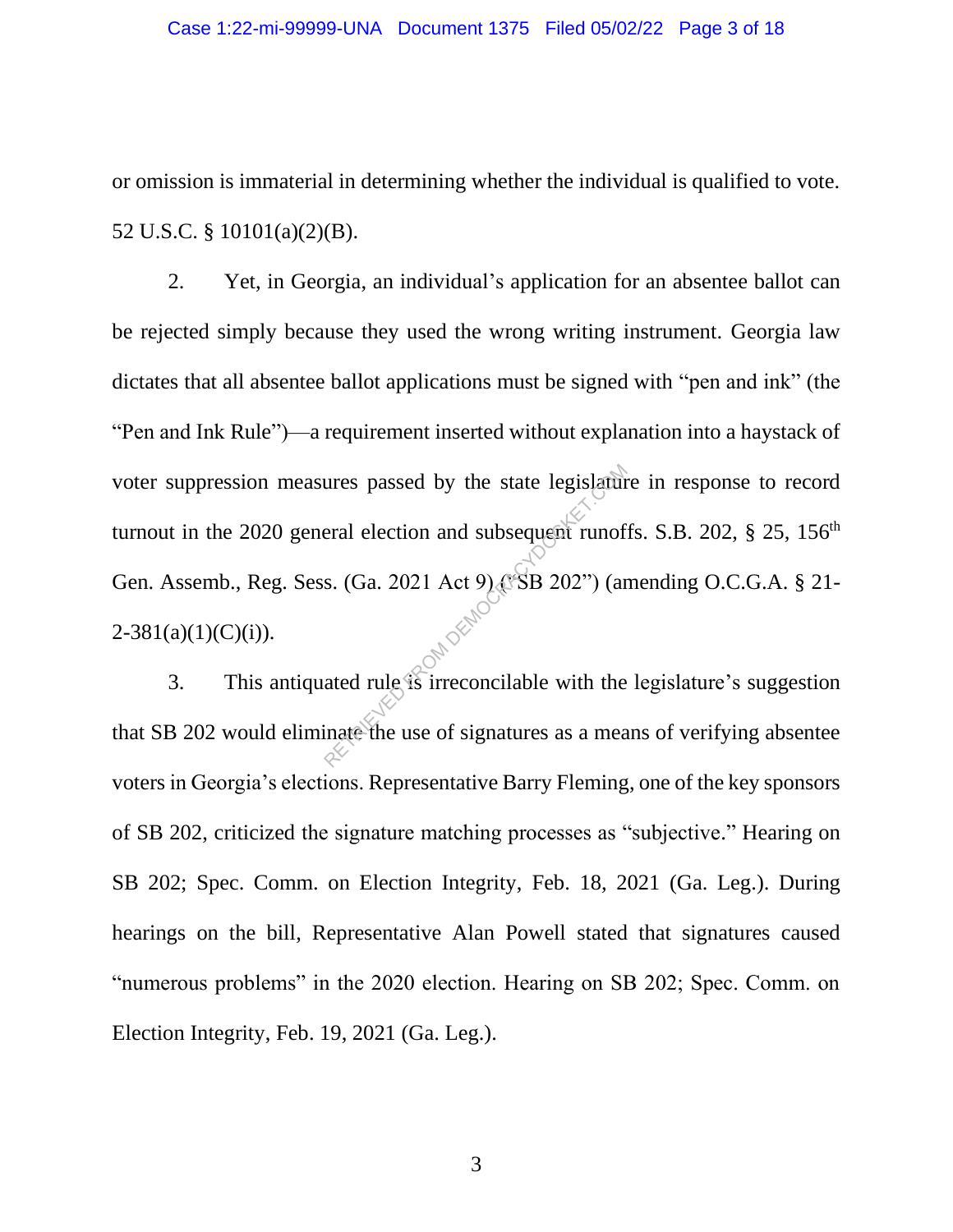4. But perhaps the strangest aspect of the Pen and Ink Rule is that it singles out applications submitted by mail or in person. Voters may also submit the form by fax or email, which effectively digitizes their signature. Election officials have little opportunity to assess whether a faxed or emailed application form was originally signed with a pen and ink—proving false any suggestion that the Pen and Ink Rule is material to determining a voter's qualifications.

5. The Pen and Ink Rule also runs counter to the State's decades-long effort to move toward digital signatures. Georgia law *demands* the acceptance of digital signatures when an individual registers to vote while obtaining a driver's license or hunting license. Georgia also accepts digital signatures for purposes such as recording and registering property deeds, filing auto liens, and many real estate transactions. More than a decade before adopting the Pen and Ink Rule, the Georgia legislature declared that it would "promote economic development and efficient delivery of government services by encouraging state governmental agencies and private sector entities to conduct their business and transactions using electronic media," particularly digital signatures. O.C.G.A. § 50-29-12(a). In the Rule also runs counter to the ligital signatures. Georgia daw *den*<br>an individual registers to vote where Contract explicit to vote where Contract explicit to vote where Contract explicit to the Contract explicit to

6. Digital signatures are increasingly important to ensuring that voters who rely on absentee ballots and lack access to printers, scanners, or fax machines can access the ballot box. Demanding that all absentee ballot applications be signed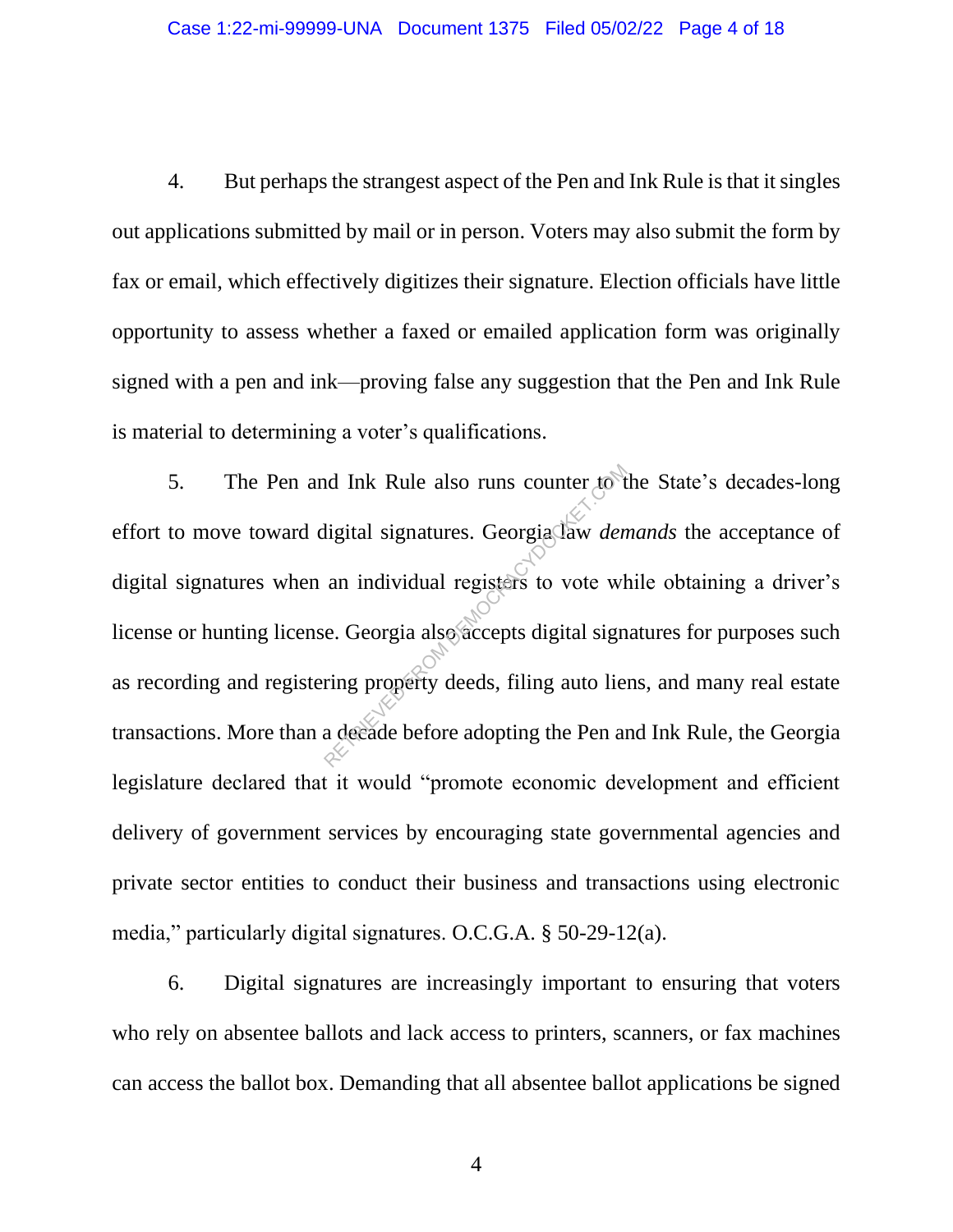in "pen and ink" simply generates errors that can be used to reject applications—a game of "gotcha" serving only to trip up otherwise lawful, eligible voters.

7. The Pen and Ink Rule therefore imposes unnecessary procedural hoops in the absentee ballot application process. For these reasons and those stated below, Plaintiffs request that the Court declare that the Pen and Ink Rule violates Section 101 of the Civil Rights Act of 1964 and enjoin its enforcement in future elections.

## **JURISDICTION AND VENUE**

8. Plaintiffs bring this action under 52 U.S.C. § 10101 and 42 U.S.C. §§ 1983 and 1988 to redress the deprivation, under color of state law, of rights secured by the federal Civil Rights Act. **JURISDICTION AND VENUE**<br>ring this action under 52 U.S.C.<br>edress the deprivation, under color<br>ivil Rights Act<br>solely unisdiction over the sub-<br>1 apa<sup>2</sup> 1343 because the matters in

9. This Court has original jurisdiction over the subject matter of this action under 28 U.S.C. §§ 1331 and 1343 because the matters in controversy arise under the laws of the United States and involve the assertion of deprivation, under color of state law, of rights secured under federal law.

10. This Court has personal jurisdiction over Defendants, who are sued in their official capacities.

11. Venue is proper in this Court under 28 U.S.C. § 1391(b)(1) because Defendants reside in the Northern District of Georgia, and under 28 U.S.C.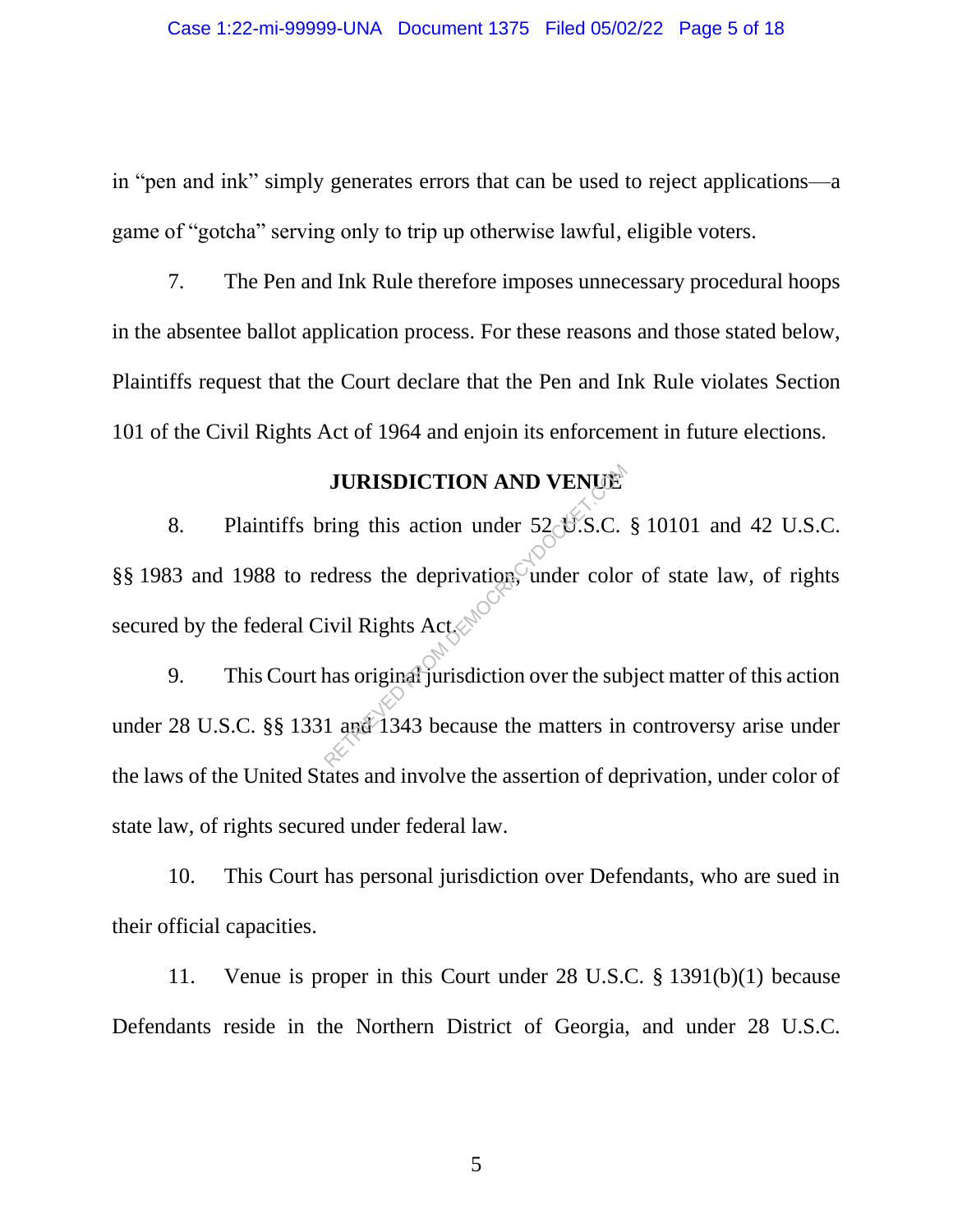§ 1391(b)(2) because a substantial part of the events that give rise to Plaintiffs' claims occurred and will occur in this judicial district.

12. This Court has the authority to enter declaratory judgment and provide injunctive relief under Federal Rules of Civil Procedure 57 and 65, and 28 U.S.C. §§ 2201 and 2202.

### **PARTIES**

13. Plaintiff Vote.org is the largest  $501(c)(3)$  nonpartisan voter registration and get-out-the-vote technology platform in the country. Vote.org uses technology to simplify political engagement, increase voter turnout, and strengthen American democracy. Vote.org works extensively to support historically underserved voters, including racial and ethnic minorities and younger voters who tend to have lower voter-turnout rates. Those wishing to learn about registering and voting in Georgia turned to Vote.org more than 2 million times between January 1, 2020, and June 30, 2021. During that period, Vote.org helped more than 80,000 Georgians who sought information about absentee voting by guiding them to the State's now-defunct online application or, in almost 9,000 instances, providing tools voters could use to complete a printable absentee ballot application themselves. The vote technology platform in the vote technology platform in the voltical engagement, increase voter<br>Vote org works extensively tuding racial and ethnic minorities

14. In preparation for the 2018 general and special elections, Vote.org invested significant resources in developing and launching an e-signature function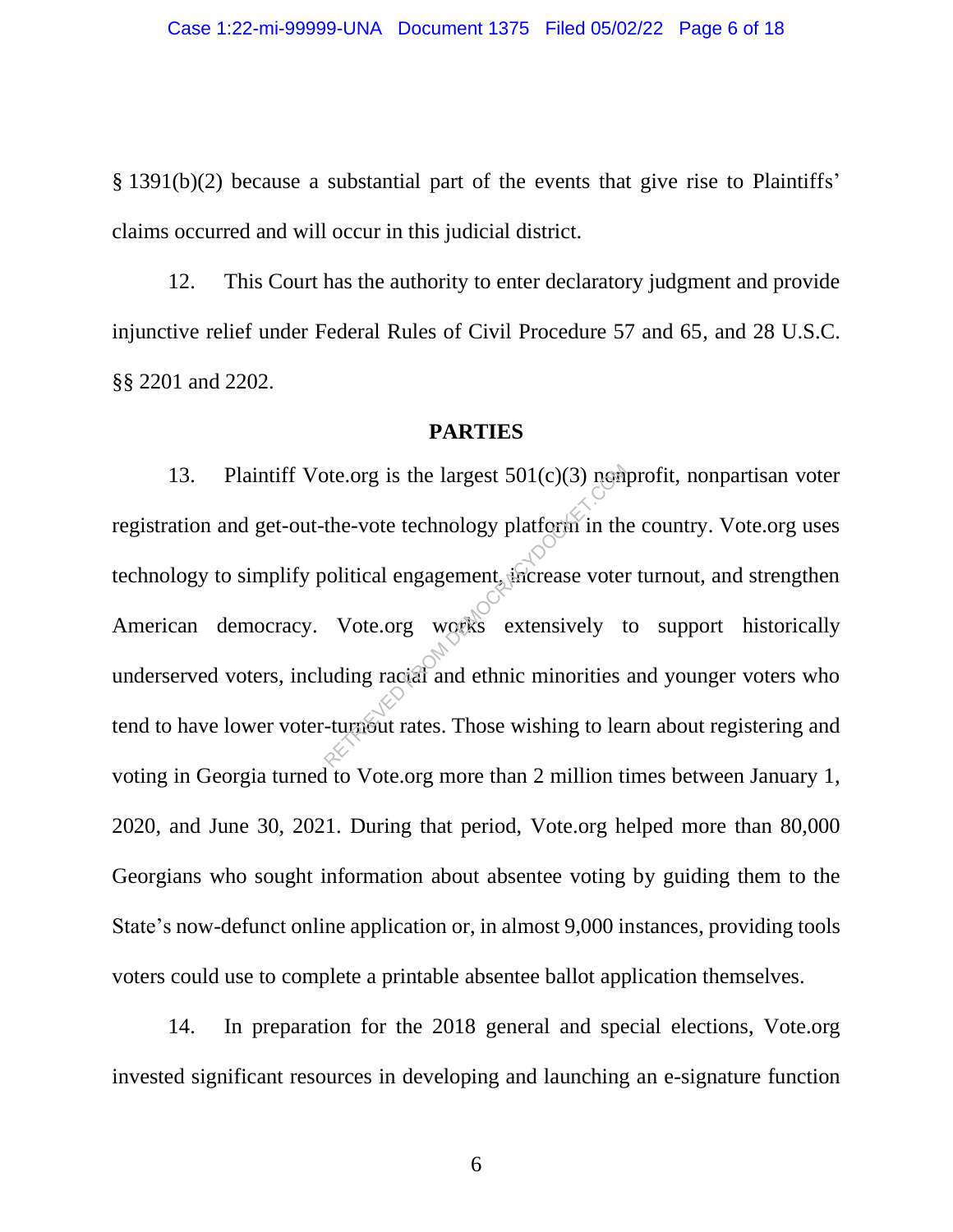of its web application that helped roughly 8,000 Georgians request an absentee ballot. The e-signature function of Vote.org's web application allowed qualified voters throughout Georgia to enter information into an online absentee ballot application; sign the form by uploading an image of their original signature into the web application; review their signed absentee ballot application; and fax the completed application to their county registrar as required by Georgia law. In 2020, Vote.org referred voters to the State's own web portal, which at the time allowed voters to apply for an absentee ballot entirely online without a wet signature. But soon after the enactment of the Pen and Ink Rule, the State disabled its online application. to the State's own web portal, wild<br>bsentee ballot entirely online with<br>the of the Pen and Luk Rule, the S<br>d Ink Rule prevents Vote.org from<br>s: the e-signature function of it

15. The Pen and Ink Rule prevents Vote.org from resuming use of one of its most effective tools: the e-signature function of its absentee ballot web application. But for the Rule, Vote.org would build on its existing e-signature function to provide Georgia voters with the option to sign and submit their application electronically. *See* O.C.G.A. § 21-2-381(a)(1)(A). No longer able to use this feature, Vote.org has been, and will continue to be, forced to divert resources from its general, nationwide operations—as well as its specific programs in other states—to redesign its absentee ballot web application and employ more expensive (and less effective) means of achieving its voter participation goals in Georgia.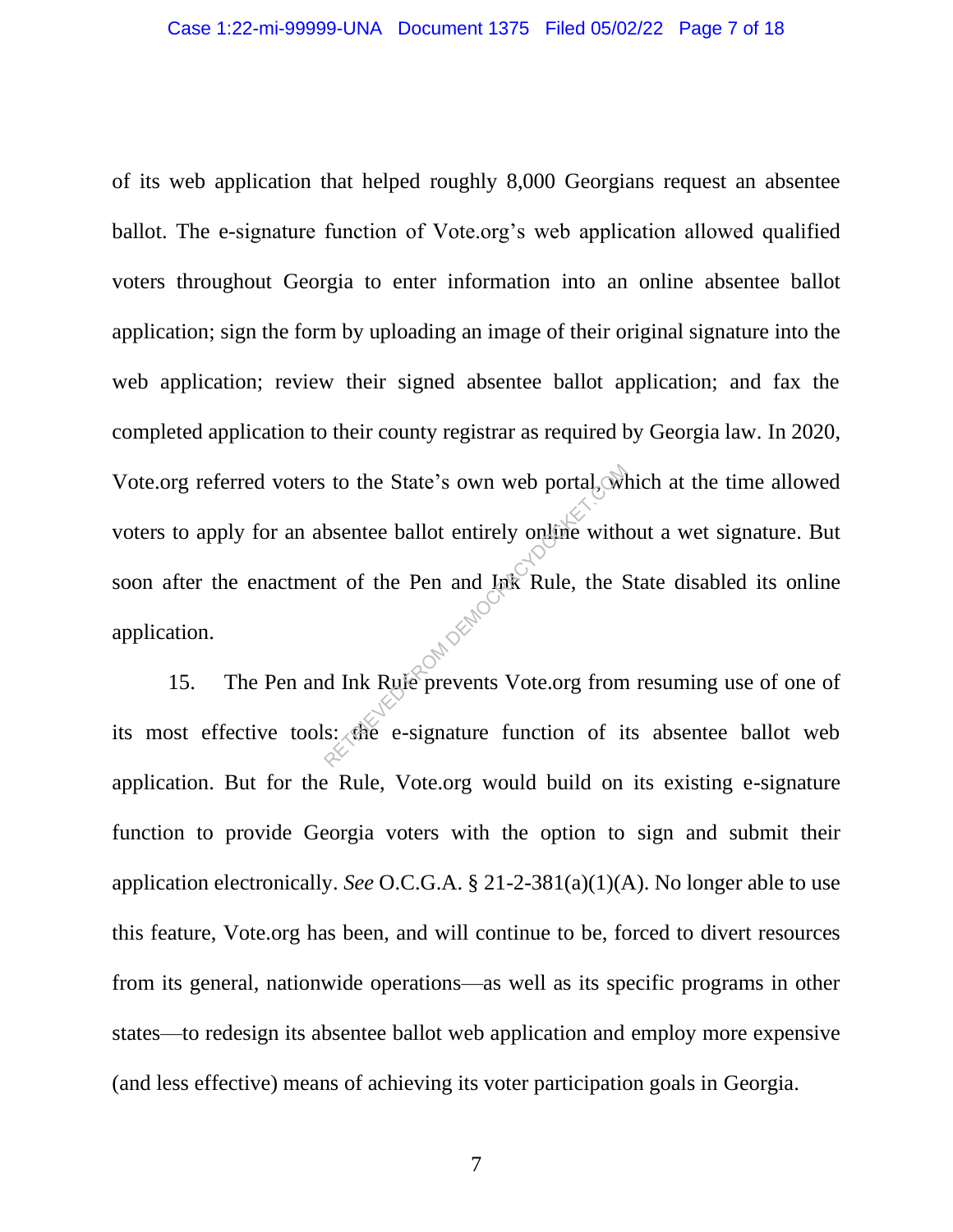16. Plaintiff Georgia Alliance for Retired Americans (the "Alliance") brings this action on behalf of its members. The Alliance is incorporated in Georgia as a 501(c)(3) nonprofit, social welfare organization. It has tens of thousands of members, including retirees from public and private sector unions, community organizations, and individual activists, and is a chartered state affiliate of the Alliance for Retired Americans. The Alliance's mission is to ensure social and economic justice and full civil rights that retirees have earned after a lifetime of work. work.

17. The Pen and Ink Rule threatens to deny the Alliance's members—in some cases successfully—the opportunity to vote. It is particularly cumbersome for the many Alliance members who rely on absentee voting. Some of these members, including Alliance President Kenny Bradford, do not own a printer. The Pen and Ink Rule forces such members into a cumbersome process involving some combination of calls to election officials, mailed requests for an application, a mailed blank application, and a mailed completed application. In addition to being burdensome, this process has multiple points of failure or delay, any one of which could prevent the member from receiving an absentee ballot. For reasons financial, physical, or geographic, some Alliance members cannot vote in person, and an inability to successfully apply for an absentee ballot will deny them their vote. All civil rights that retirees have been<br>
d Ink Rule threatens to deny the<br>
—the opportunity to vote. It is part<br>
bers who rely on absentee voting.<br>
dent Kenny Bradford, do not own a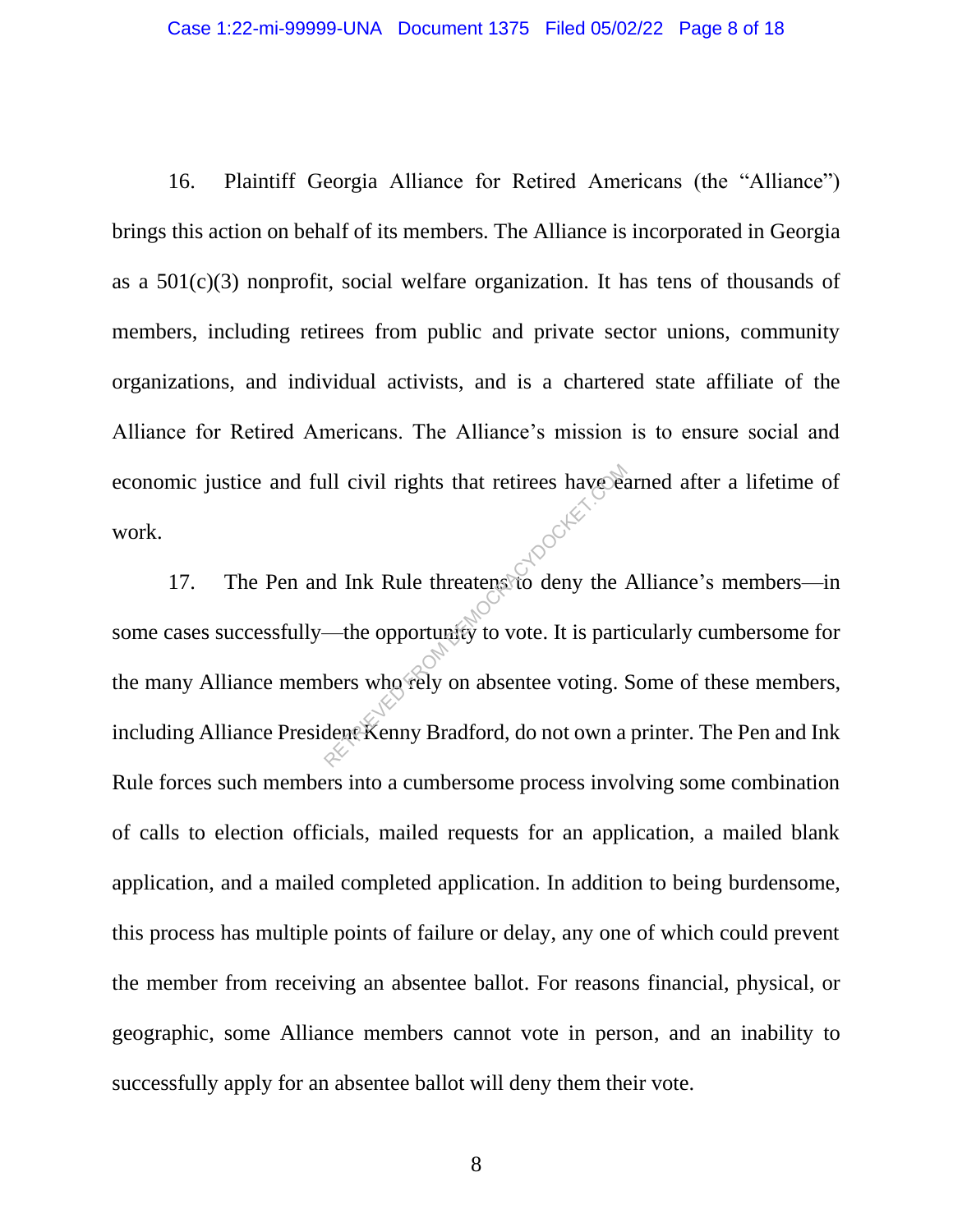18. Plaintiff Priorities USA ("Priorities") is a 501(c)(4) nonprofit, votercentric, progressive advocacy and service organization. Priorities' mission is to build a permanent infrastructure to engage Americans by persuading and mobilizing citizens around issues and elections that affect their lives. In furtherance of this purpose, Priorities works to educate and turn out voters across the country, including in Georgia.

19. To counter the confusion and burden caused by the Pen and Ink Rule, Priorities has been, and will continue to be, forced to divert funding away from its core mission and towards helping voters obtain absentee ballots. A significant focus of Priorities' work in Georgia is reaching audiences through digital advertising. Such audiences include individuals who increasingly depend on all-digital processes, including digital signatures to conduct personal, professional, and civic business. The Pen and Ink Rule's prohibition of digital signatures complicates the voting process for the very audiences Priorities works to mobilize. And in states like Georgia that do not have an all-digital ballot application option, Priorities must spend significantly more money to aid absentee voters. This increased cost is due in part to the need to educate voters on the various steps required to vote absentee and to provide voters with the tools necessary to do so. Such processes are also slower, the confusion and burden caused the will continue to be, forced to diver<br>
s helping voters obtain absentee ba<br>
orgia is reaching audiences through<br>
viduals who increasingly depend<br>
ures to conduct personal, professic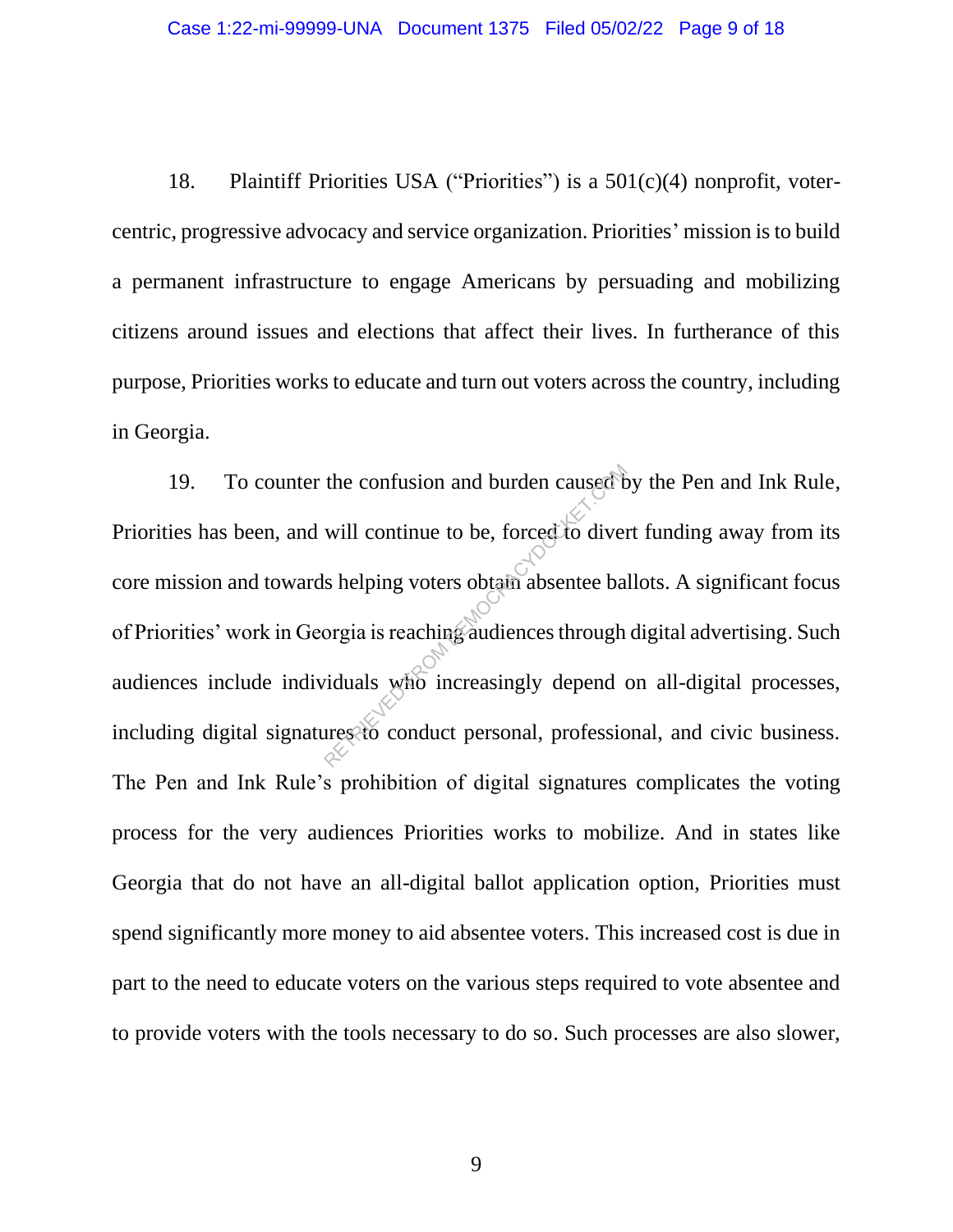requiring additional staff time and greater spending on efforts to reach voters and coach them through the process.

20. Defendants Edward Lindsey, Janice W. Johnston, Sara Tindall Ghazal, and Matthew Mashburn are members of the Georgia State Election Board ("SEB") and are named in their official capacities as members of the SEB ("SEB Defendants"). As members of the SEB, the SEB Defendants are authorized by the state legislature to formulate, adopt, and promulgate such rules and regulations, consistent with Georgia law, as will be conducive to the fair, legal, and orderly conduct of primaries and elections in Georgia. O.C.G.A. § 21-2-31(1)-(2). SB 202 authorized the SEB to promulgate rules consistent with the law, and on October 28, 2021, the SEB Defendants adopted regulations implementing the Pen and Ink Rule. Ga. Comp. R. & Regs. § 183-1-14-.12. nulate, adopt, and promulgate such a<br>law, as will be conducive to the<br>d elections in Georgia. O.C.G.A. §<br>romulgate rules consistent with the<br>nts adopted regulations implementin<br>183-1-14-.12.

21. Defendants Cathy Woolard, Kathleen D. Ruth, Aaron V. Johnson, Mark Wingate, and Teresa K. Crawford are sued in their official capacities as members of the Fulton County Registration and Elections Board (collectively the "County Defendants"). In this capacity, the County Defendants oversee Fulton County's voting activities. *See* O.C.G.A. §§ 21-2-40, 21-2-70. This includes assuming the role of registrar, or overseeing the absentee ballot clerk, in reviewing each absentee ballot application to ensure it conforms with Georgia law (including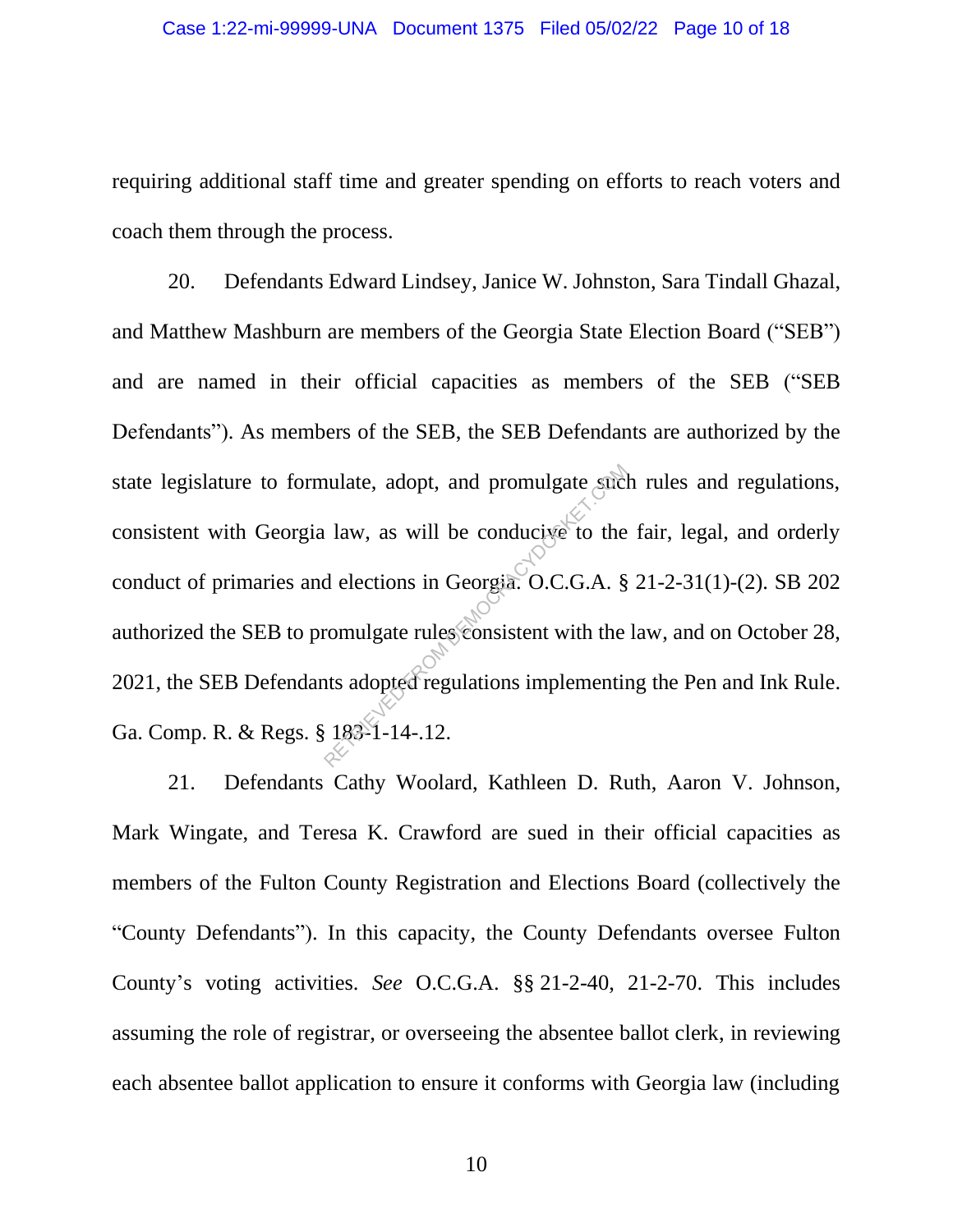the Pen and Ink Rule) and issuing ballots to voters whose applications are satisfactory. O.C.G.A. §§ 21-2-380.1, 21-2-381(b). The County Defendants are sued for the manner in which they enforce the Pen and Ink Rule.

#### **STATEMENT OF FACTS AND LAW**

22. Georgians may submit an absentee ballot application by fax, email, or using a paper application submitted by mail or in person. Voters submitting a paper application must sign their application form with "pen and ink."

23. The signature requirement for absentee ballot applications is relatively new. It was first adopted in 2016 as an administrative rule but did not mandate the use of any particular writing instrument. *See* Ga. Comp. R. & Regs. § 183-1-14-.12 (2016). Even then, its only statutory role was to be compared with the signature on the voter's registration card to ensure they matched. *See, e.g.,* O.C.G.A. § 21-2- 381(b)(5) (2008). This predecessor to the State's photo ID requirement was known as "signature verification." But under SB 202, signature matching is no longer a part of the verification process. eir application form with "pen and<br>the requirement for absented ballot<br>d in 2016 as an administrative rule<br>iting instrument See Ga. Comp. R.<br>nly statutory role was to be compared to ensure they matched. See,

24. During legislative hearings on SB 202, Georgia legislators renounced the use of signatures in the context of elections. Barry Fleming, the chair of the House Special Committee on Election Integrity, which was formed in the wake of the 2020 general election, summarized the concerns and goals of legislators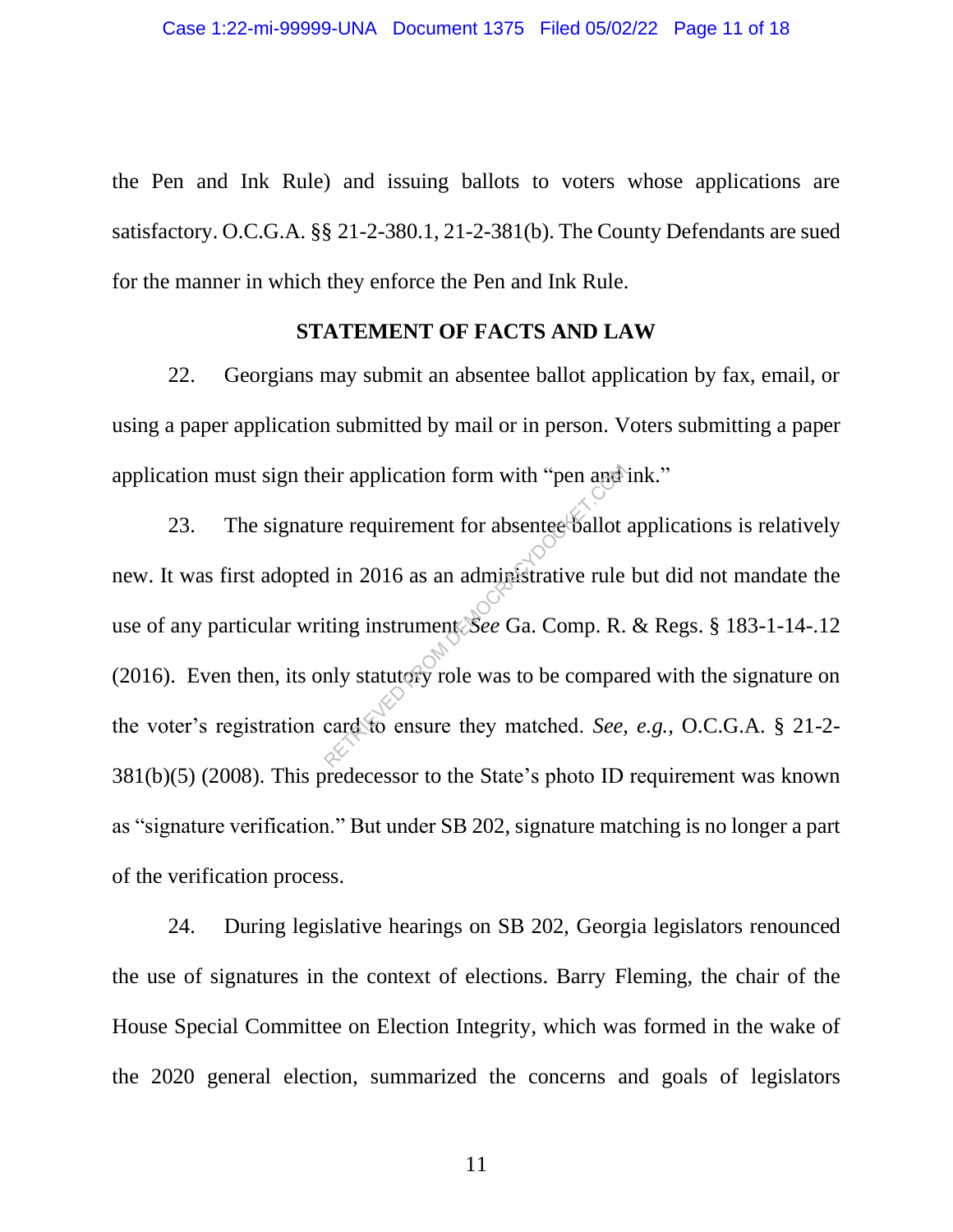regarding signature verification by explaining that "[t]here was significant discussion, controversy, consternation, with parts of the process, particularly the signature verification process. And one thing you will see that this bill does is it attempts to move from what is a subjective process, that being signature, to an objective process . . . ." Hearing on SB 202; Spec. Comm. on Election Integrity, Feb. 18, 2021 (Ga. Leg.).

25. In other words, Georgia legislators clearly expressed their intent to move away from the use of signatures to verify voters in the absentee voting process. Election Integrity Act of 2021, Ga. Laws Act 9 § 2(2) ("Many Georgia election processes were challenged in court, including the subjective signature-matching requirements, by Georgians on all sides of the political spectrum before and after the 2020 general election.").<sup>1</sup> By eliminating signature matching with SB 202, the legislature wrote out of Georgia law the only purpose signatures on absentee ballot applications ever served. ords, Georgia legislators clearly e<br>of signatures to verify voters in the<br>of 2021, Ga. Laws Act 9 § 2(2) (<br>ged in court, including the subjec<br>ans on all sides of the political spec<br>).<sup>1</sup> By eliminating signature mate

26. But rather than abandon the now meaningless signature requirement, the legislature doubled down. The very legislators who passed SB 202 in part to move away from signature verification turned around and created an entirely new

<sup>1</sup> *See* Annotations to O.C.G.A. § 21-2-381, Editor's Notes ("Ga. L. 2021, p. 14, § 2/SB 202, not codified by the General Assembly").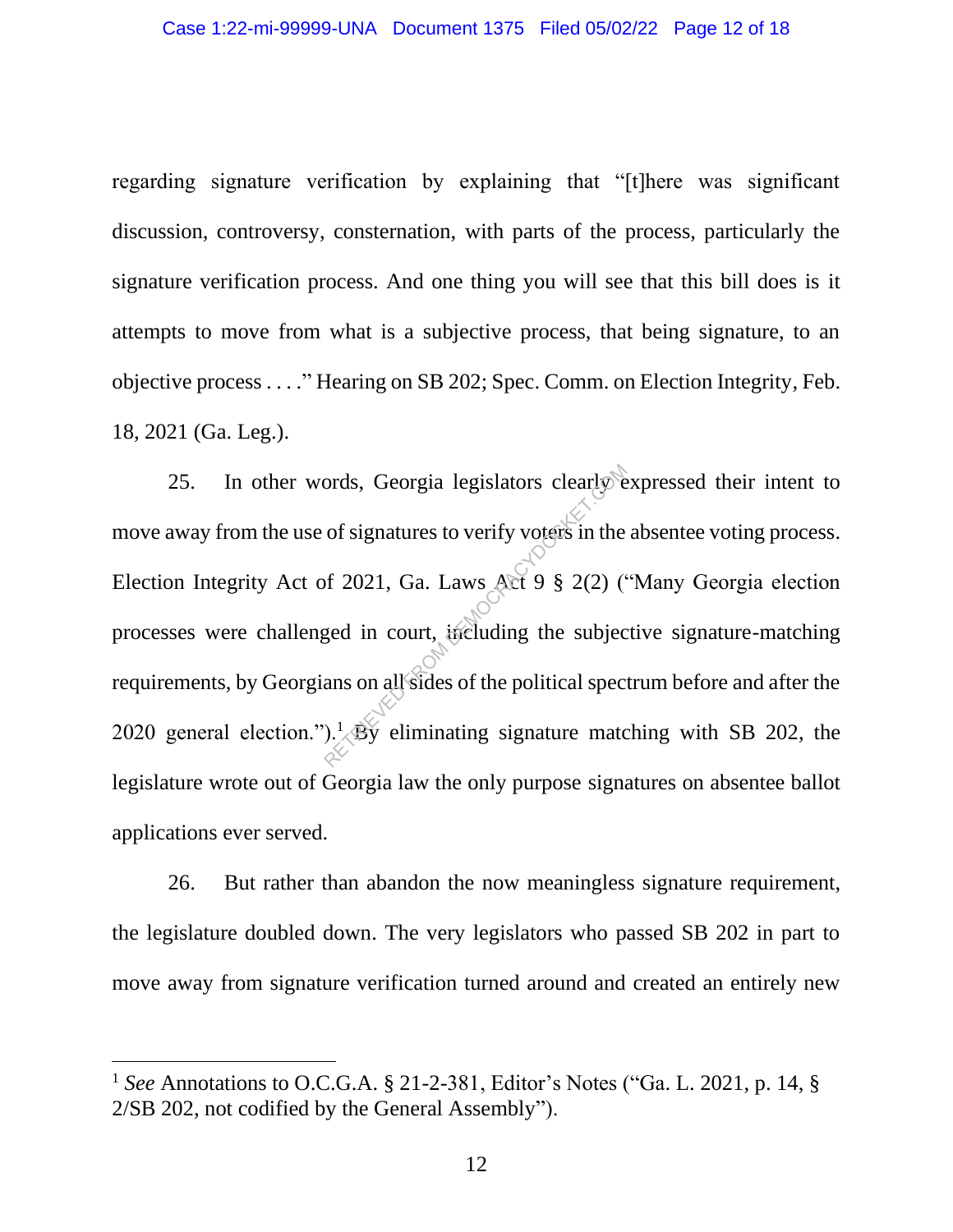signature requirement and added a mandate that the signature be applied "with a pen and ink." O.C.G.A.  $\S 21-2-381(a)(1)(C)(i)$ . Having stricken the signature's previous statutory purpose, the legislators had to create a new role for the signature. The signature now affirms "that the elector is a qualified Georgia elector and the facts presented on the application are true." *Id*. But the legislature offered no justification for demanding that this signature appear *in pen and ink* when an electronic, digital, or imaged signature would suffice.

27. This meaningless requirement is now enshrined in Georgia law. Following SB 202's enactment, the SEB Defendants voted unanimously to adopt a regulation implementing the Pen and Ink Rule on October 28, 2021, and, as a result, all registrars and absentee ballot clerks must now comply with it. *See* O.C.G.A. § 21-2-31(1)-(2); Ga. Comp. R. & Regs. § 183-1-14-.12. ingless requirement is now ensh<br>ctment, the SEB Defendants voted<br>the Pen and Ink Rule on October 2<br>ee ballot clerks must now comply<br>up, R. & Regs. § 183-1-14-.12.

28. The Pen and Ink Rule is not only archaic but is also out of step with state laws and procedures governing the use of signatures in elections and in other important contexts. *See*, *e.g.*, Ga. Comp. R. & Regs. 183-1-14-.02(11) ("Voters who vote absentee ballots in person shall first complete an absentee ballot application and sign an oath, which may be on the same form and may be on paper or digital."). When an eligible Georgian applies for a hunting, fishing, or trapping license issued by the Department of Natural Resources, for example, the voter is offered the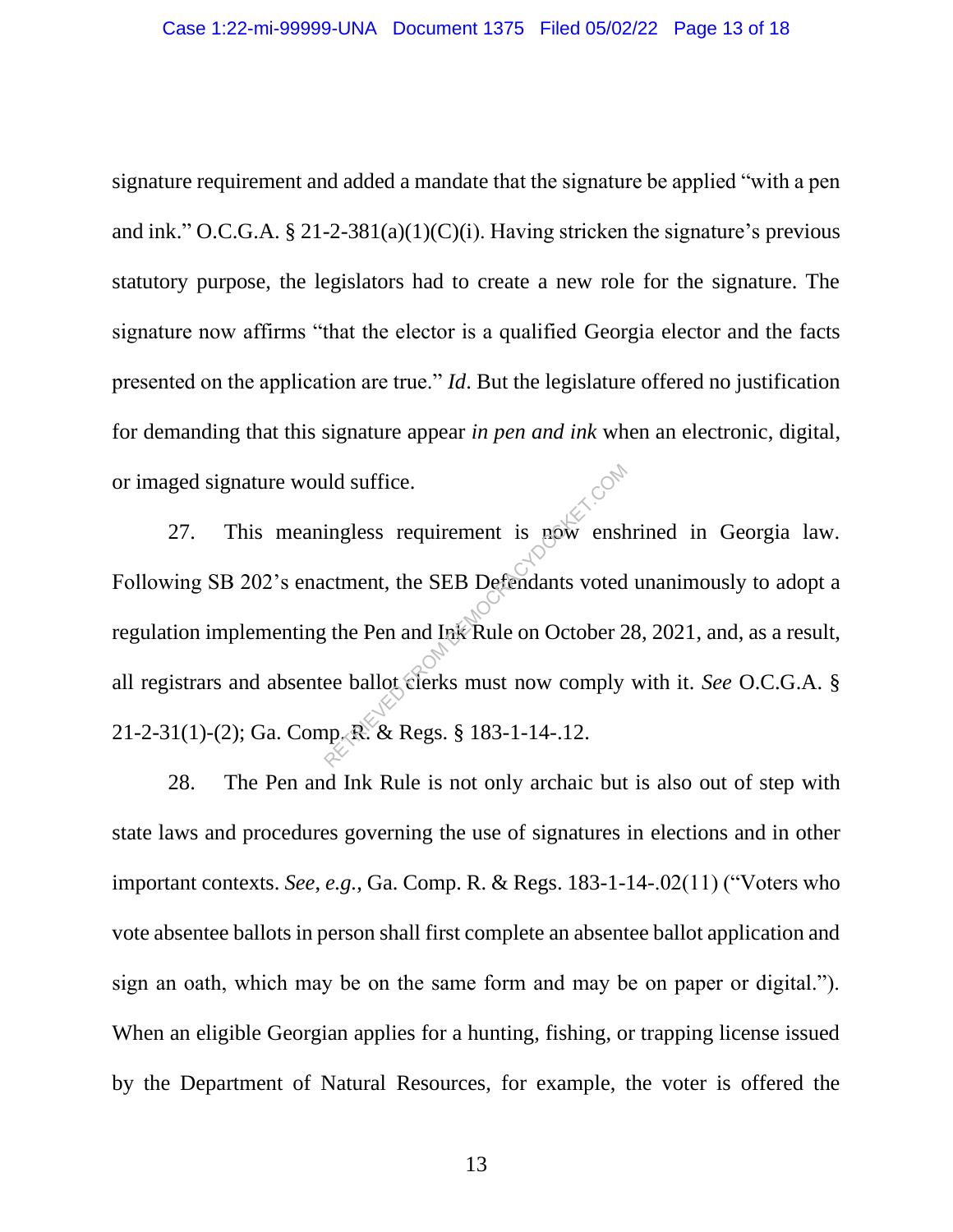opportunity to register to vote at the same time. To do so, the voter completes and signs an application provided by the Department of Natural Resources and the Secretary of State, which allows them to capture a digital signature. O.C.G.A. § 21- 2-221.1. The law requires that the department transmit the completed applications to the Secretary at the end of each day and specifically allows for digital transmission. O.C.G.A.  $\S$  21-2-221.1(f), (i). The law goes on to state that "[s]uch electronically transmitted signatures *shall be valid* as signatures on the voter registration application and shall be treated in all respects *as a manually written original signature* and shall be recognized as such in any matter concerning the voter registration application." O.C.G.A. § 21-2-221.1(i) (emphasis added). ed signatures *shall be valid* as said and shall be treated in all respects and shall be recognized as such in any map.<br>
COC.COM SUSES 212-221.1(i) (emphated broad recognition and acceptance of digital

29. The well-established legitimacy of digital signatures is further illustrated by the State's broad recognition and acceptance of such signatures in other important transactions. For real estate deeds, "[a]n electronic signature shall satisfy any requirement as a condition for recording that a document be signed." O.C.G.A. § 44-2-37(b). Public officers are required to accept electronic signatures on transportation-related bonds. O.C.G.A. § 32-2-70(b). Georgia's Commerce and Trade Code states that "[a] record or signature shall not be denied legal effect or enforceability solely because it is in electronic form" and that "[i]f a law requires a signature, an electronic signature shall satisfy the law." O.C.G.A. § 10-12-7(d).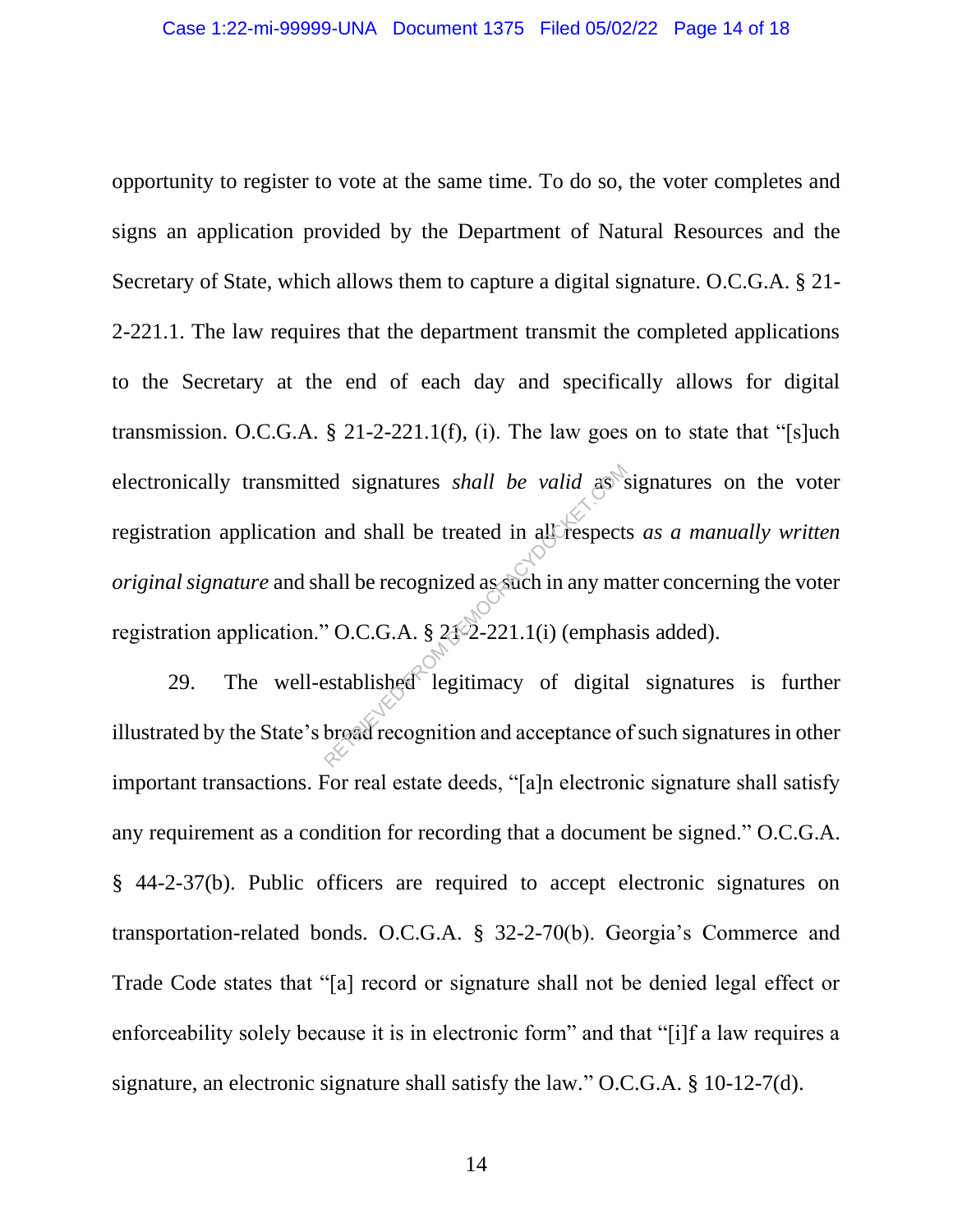30. The Pen and Ink Rule creates a meaningless administrative trap for Georgians. Voters who rely on absentee ballots—including those who are ill, disabled, limited by family and work obligations, or temporarily relocated—risk having their absentee ballot applications rejected unless they either print their absentee ballot applications or wait for election officials or third parties to provide them with paper applications. This barrier exists despite the fact that the method of signing is irrelevant to the application process.

## **CLAIM FOR RELIEF**

## **COUNT1**

# **52 U.S.C. § 10101; 42 U.S.C. § 1983 Violation of 52 U.S.C. § 10101(a)(2)(B) Against All Defendants** RETRIET<br>CLAIM FOR RELIEF<br>COUNTY<br>2 U.S.C. § 10101; 42 U.S.C. § 198<br>Dation of 52 U.S.C. § 10101(a)(2)<br>Against All Defendants<br>eallege and reincorporate by refere

31. Plaintiffs reallege and reincorporate by reference paragraphs 1-7 and 22-30 of this Complaint and the paragraphs in the count below as though fully set forth herein.

32. 52 U.S.C. § 10101(a)(2)(B) (the "Materiality Provision") provides that:

[n]o person acting under color of law shall . . . deny the right of any individual to vote in any election because of an error or omission on any record or paper relating to any application, registration, or other act requisite to voting, if such error or omission is not material in determining whether such individual is qualified under State law to vote in such election.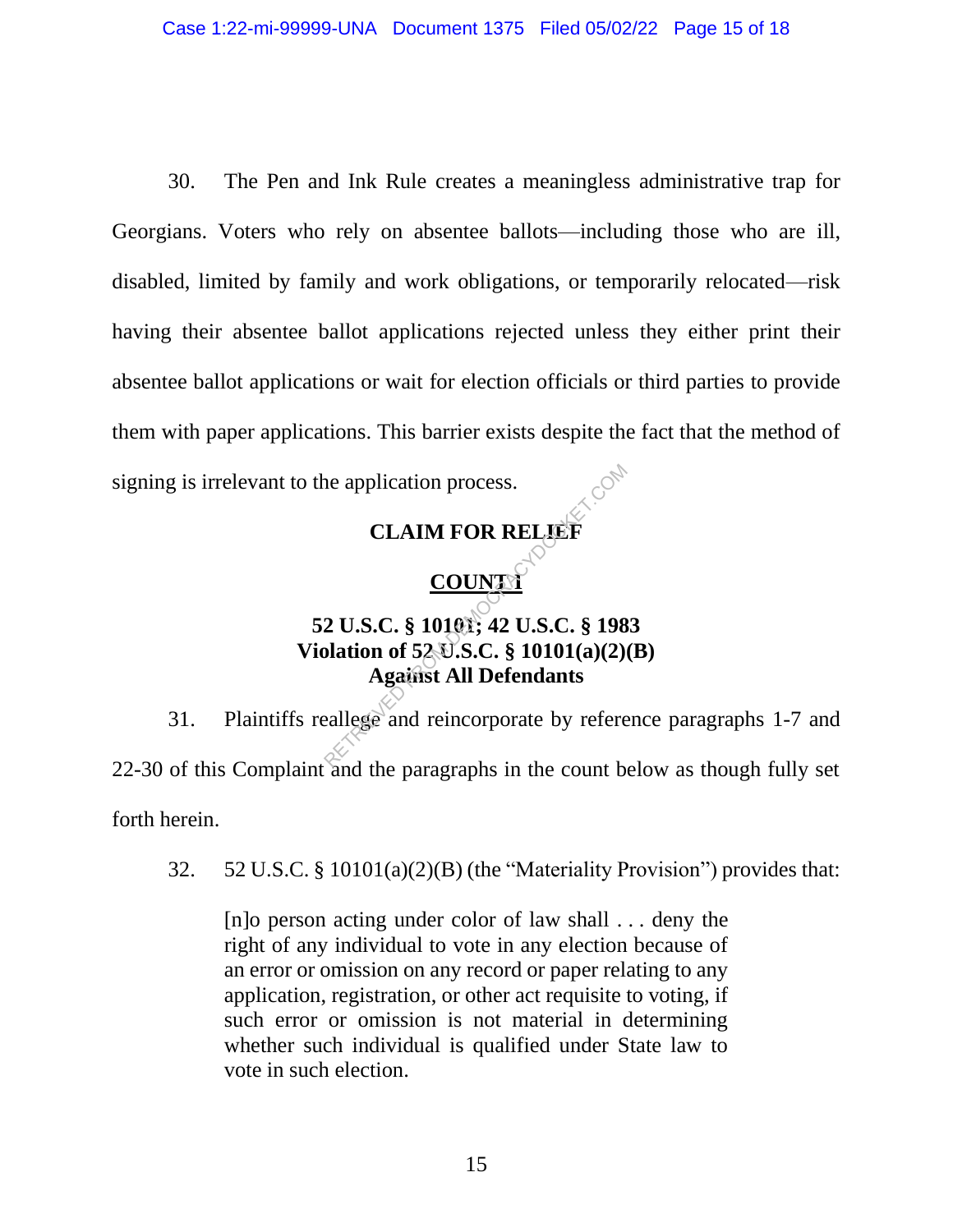33. "[T]his provision asks whether, accepting the error as true and correct, the information contained in the error is material to determining the eligibility of the applicant." *Martin v. Crittenden*, 347 F. Supp. 3d 1302, 1308 (N.D. Ga. 2018). For the purposes of the Materiality Provision, "the word 'vote' includes all action necessary to make a vote effective." 52 U.S.C. 10101(e).

34. An absentee ballot application is an "application" as described by the plain language of the statute. For those voting by absentee ballot, an absentee application is "an act requisite to voting" as it must be completed to receive a ballot.

35. Absentee ballots are the only means by which many Georgians can vote. Georgians who are hospitalized, temporarily relocated, homebound, or without transportation cannot vote without completing an absentee ballot application. Many Georgians also lack access to printers and cannot print out an application on which to sign with pen and ink. statute. For those voting by abset<br>quisite to voting" as it must be comp<br>allots are the only means by which<br>hospitalized, temporarily relocated<br>te without completing an absentee less to printers and cannot print out

36. The Pen and Ink Rule is immaterial to determining whether an elector is qualified to vote. "[T]he only qualifications for voting in Georgia are U.S. Citizenship, Georgia residency, being at least eighteen years of age, not having been adjudged incompetent, and not having been convicted of a felony." *Martin*, 347 F. Supp. 3d at 1308. The method of signing an absentee ballot application bears no relation to those qualifications. Under Georgia law, a pen and ink signature serves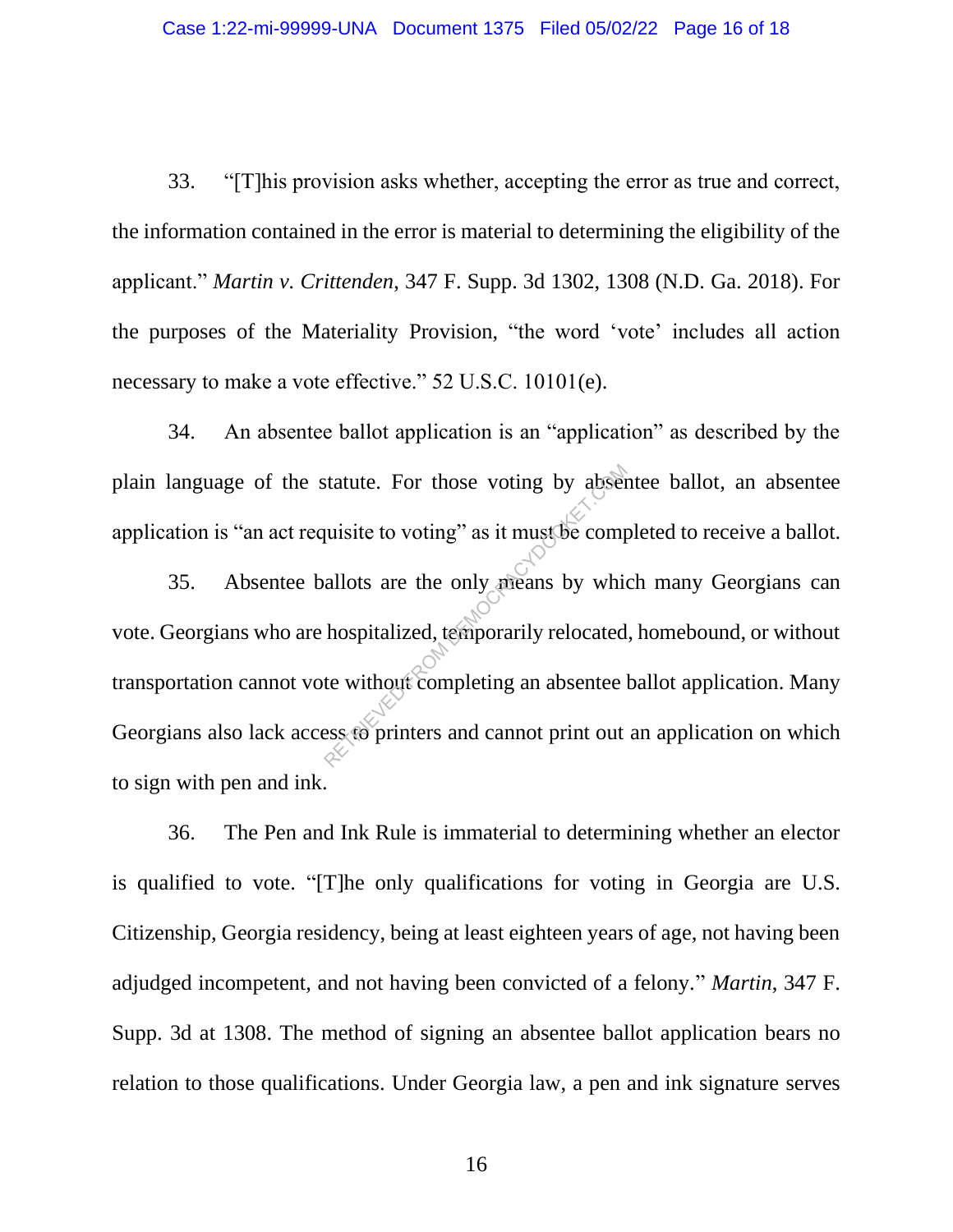no purpose for which a digital or imaged signature would not suffice, as evidenced by the fact that the State accepts copies of signatures on application forms returned by fax or email, and previously accepted applications with *no hand-written signature* from voters who applied using the State's online portal.

37. Defendants' enforcement of the Pen and Ink Rule deprives Georgians—including voters that wish to use Plaintiff Vote.org's web application to complete absentee ballot applications—of the rights secured to them by 52 U.S.C.  $$10101(a)(2)(B).$ 

## **PRAYER FOR RELIEF**

**WHEREFORE**, Plaintiffs respectfully request that this Court enter judgment:

- a. Declaring that the Pen and Ink Rule, as it appears in O.C.G.A.  $\S 21-2$ -381, and any other provisions requiring a voter to sign an absentee ballot application form with pen and ink, violate 52 U.S.C.  $§ 10101(a)(2)(B);$ t applications—of the rights secure<br> **PRAYER FOR RELIEF**<br>
ffs respectfully request that this Co<br>
hat the Pen and Ink Rule, as it apper<br>
my other provisions requiring a vo
- b. Preliminarily and permanently enjoining Defendants, their respective agents, officers, employees, and successors, and all persons acting in concert with each or any of them, from implementing, enforcing, or giving any effect to the Pen and Ink Rule and any other provisions